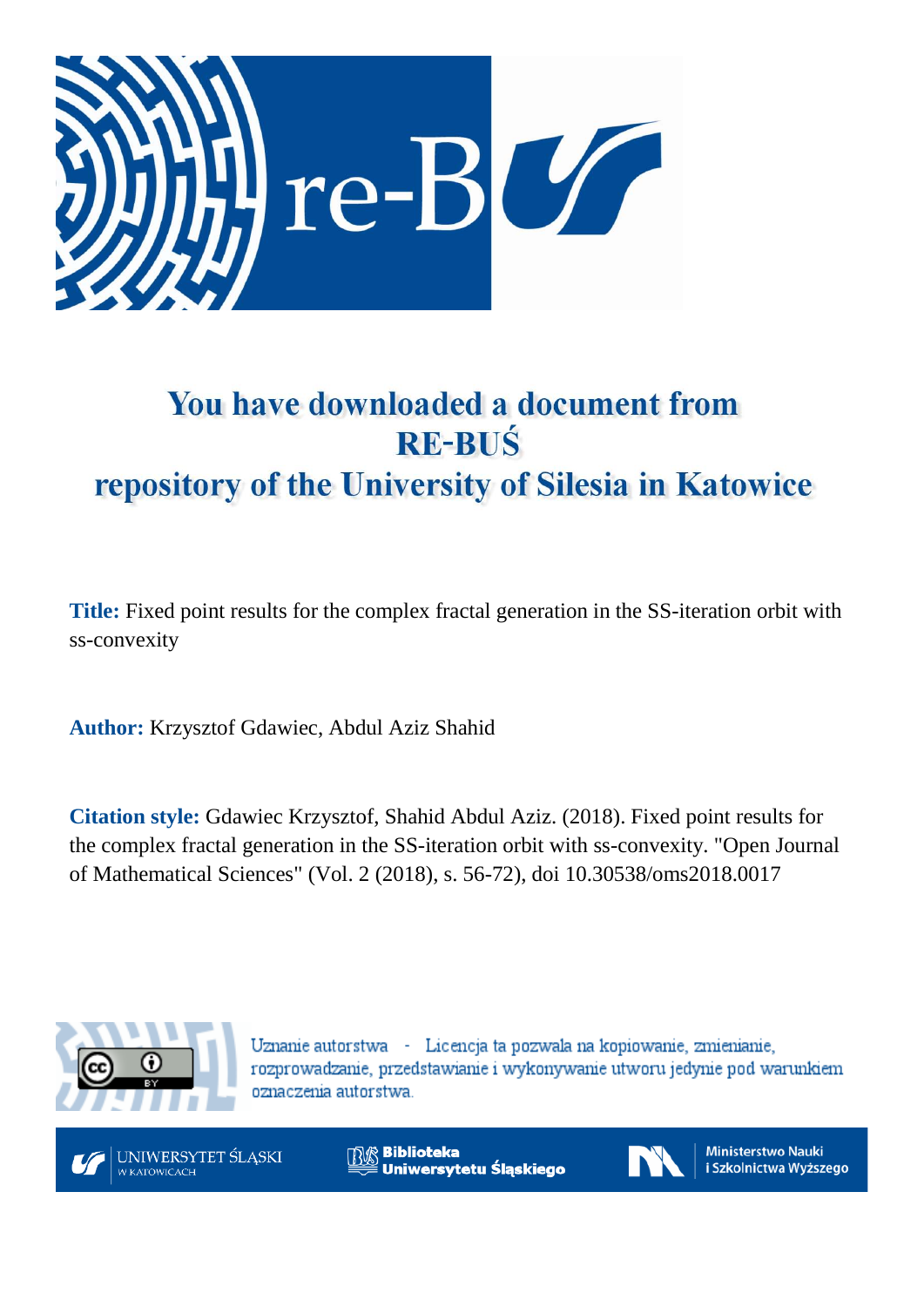Open J. Math. Sci., Vol. 2(2018), No. 1, pp. 56 - 72 ISSN 2523-0212(online) Website: http://www.openmathscience.com

# FIXED POINT RESULTS FOR THE COMPLEX FRACTAL GENERATION IN THE S-ITERATION ORBIT WITH s-CONVEXITY

KRZYSZTOF GDAWIEC<sup>1</sup>, ABDUL AZIZ SHAHID

Abstract. Since the introduction of complex fractals by Mandelbrot they gained much attention by the researchers. One of the most studied complex fractals are Mandelbrot and Julia sets. In the literature one can find many generalizations of those sets. One of such generalizations is the use of the results from fixed point theory. In this paper we introduce in the generation process of Mandelbrot and Julia sets a combination of the S-iteration, known from the fixed point theory, and the s-convex combination. We derive the escape criteria needed in the generation process of those fractals and present some graphical examples.

Mathematics Subject Classification :37F45, 37F50, 47J25 Key words and phrases: itration schemes; Julia set; Mandelbrot set; escape criterion.

#### 1. Introduction

Mandelbrot and Julia sets are some of the best known illustrations of a highly complicated chaotic systems generated by a very simple mathematical process. They were introduced by Benoit Mandelbrot in the late 1970's [1], but Julia sets were studied much earlier, namely in the early 20th century by French mathematicians Pierre Fatou and Gaston Julia. Mandelbrot working at IBM has studied their works and plotted the Julia sets for  $z^2 + c$  and corresponding to them the Mandelbrot set. He was surprised by the result that he obtained. Since then many mathematicians have studied different properties of Mandelbrot and Julia sets and proposed various generalizations of those sets. The first and the most obvious generalization was the use of  $z^p + c$  function instead of the

Received 15 November 2017. Revised 29 March 2018.

 $^1\mathrm{Corresponding}$  Author

c 2018 Krzysztof Gdawiec, Abdul Aziz Shahid. This is an open access article distributed under the Creative Commons Attribution License, which permits unrestricted use, distribution, and reproduction in any medium, provided the original work is properly cited.

<sup>56</sup>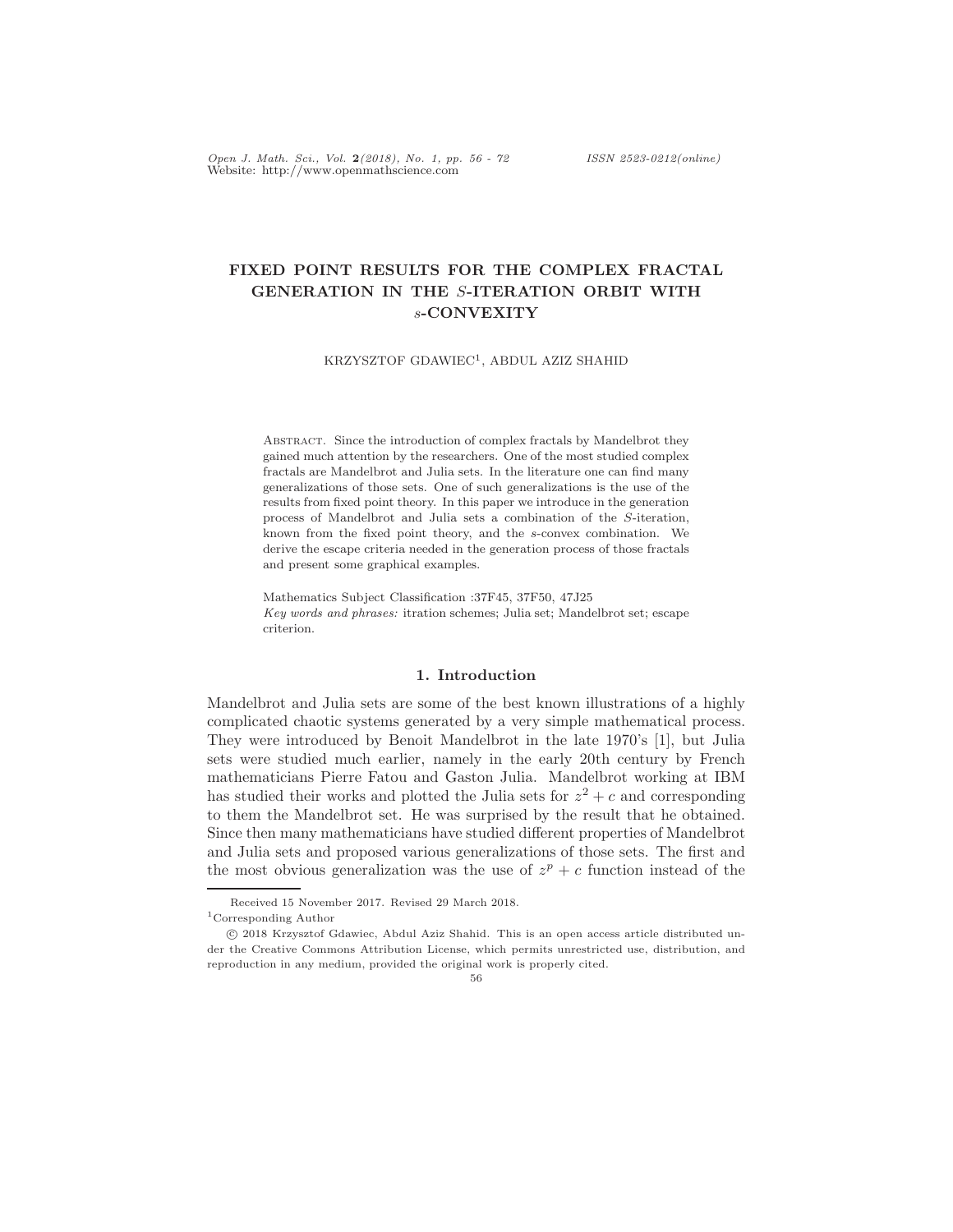quadratic one used by Mandelbrot [2, 3]. Then some other types of functions were studied: rational [4], transcendental [5], elliptic [6], anti-polynomials [7] etc. Another step in the studies on Mandelbrot and Julia sets was the extension from complex numbers to other algebras, e.g., quaternions [8], octonions [9], bicomplex numbers [10] etc.

Another interesting generalization of Mandelbrot and Julia sets is the use of the results from fixed point theory. In the fixed point theory there exist many approximate methods of finding fixed points of a given mapping, that are based on the use of different feedback iteration processes. These methods can be used in the generalization of Mandelbrot and Julia sets. In 2004, Rani and Kumar [11, 12] introduced superior Julia and Mandelbrot sets using Mann iteration scheme. Chauhan *et al.* in [13] introduced the relative superior Julia sets using Ishikawa iteration scheme. Also, relative superior Julia sets, Mandelbrot sets and tricorn, multicorns by using the S-iteration scheme were presented in [14, 15]. Recently, Ashish et al. in [16] introduced Julia and Mandelbrot sets using the Noor iteration scheme, which is a three-step iterative procedure. The junction of a s-convex combination [17] and various iteration schemes was studied in many papers. Mishra et al. [18, 19] developed fixed point results in relative superior Julia sets, tricorn and multicorns by using the Ishikawa iteration with s-convexity. In [20] Kang et al. introduced new fixed point results for fractal generation using the implicit Jungck-Noor orbit with s-convexity, whereas Nazeer *et al.* in [21] used the Jungck-Mann and Jungck-Ishikawa iterations with s-convexity. The use of Noor iteration and s-convexity was shown in [22].

In this paper, we present some fixed point results for Julia and Mandelbrot sets by using the S-iteration scheme with s-convexity. We derive the escape criteria for quadratic, cubic and the  $(k + 1)$ th degree complex polynomial.

The remainder of this paper is outlined as follows. In Sec. 2 we present some basic definitions used in the paper. Next, in Sec. 3, we present the main results of this paper, namely we prove the escape criteria for the quadratic, cubic and the  $(k+1)$ th degree complex polynomial in the S-iteration with s-convexity. Some graphical examples of complex fractals generated using the escape criteria are presented in Sec. 4. The paper ends with some concluding remarks and future work (Sec. 5).

#### 2. Preliminaries

**Definition 2.1** (see [23], Julia set). Let  $f : \mathbb{C} \to \mathbb{C}$  be a polynomial of degree  $\geq 2$ . Let  $F_f$  be the set of points in  $\mathbb C$  whose orbits do not converge to the point at infinity, i.e.,  $F_f = \{z \in \mathbb{C} : \{|f^n(z)|\}_{n=0}^{\infty} \text{ is bounded}\}\.$   $F_f$  is called as filled Julia set of the polynomial f. The boundary points of  $F_f$  are called the points of Julia set of the polynomial f or simply the Julia set.

**Definition 2.2** (see [24], Mandelbrot set). The Mandelbrot set  $M$  consists of all parameters c for which the filled Julia set of  $Q_c(z) = z^2 + c$  is connected, i.e.,

$$
M = \{c \in \mathbb{C} : F_{Q_c} \text{ is connected}\}.
$$
 (1)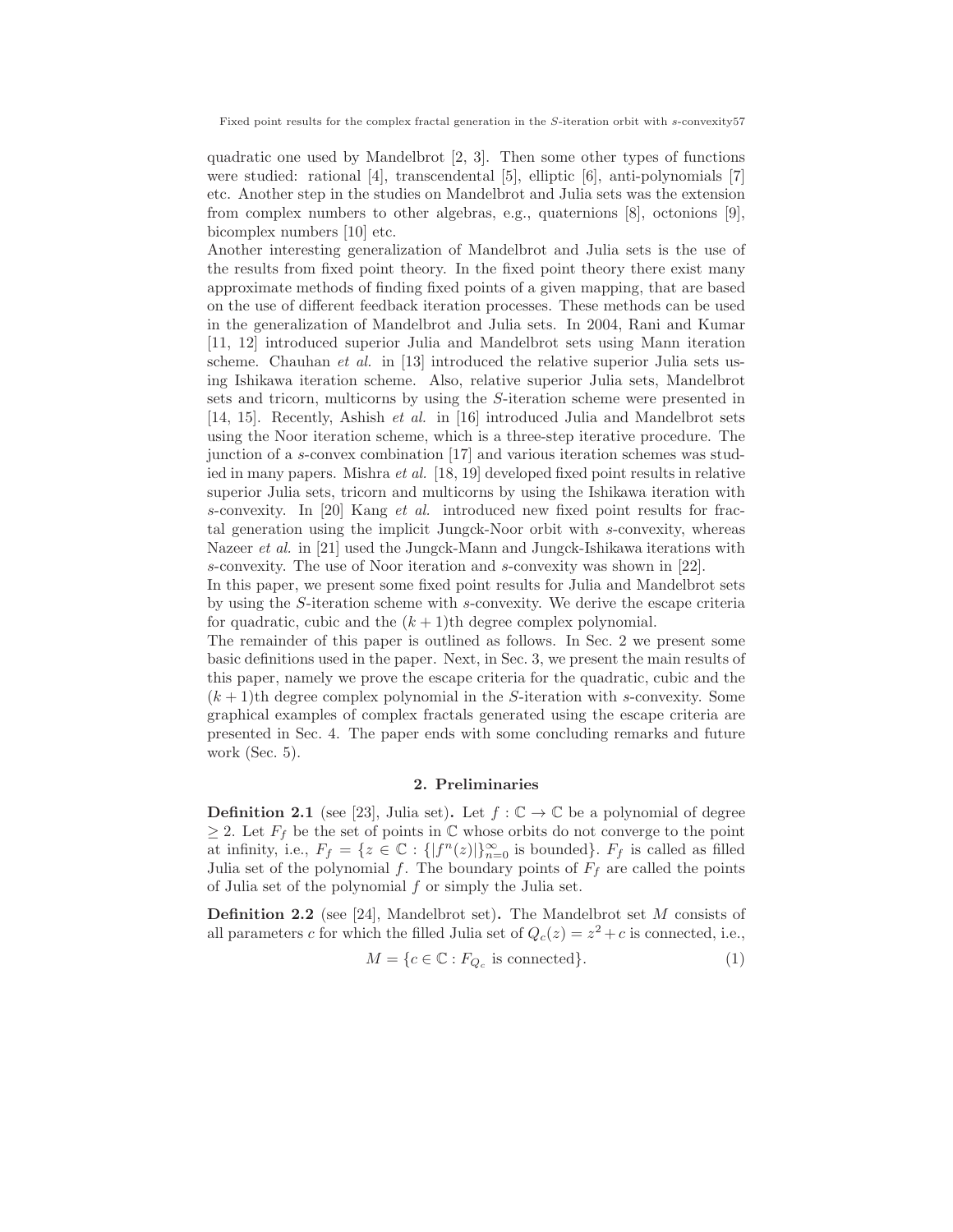In fact, M contains an enormous amount of information about the structure of Julia sets.

The Mandelbrot set M for the quadratic  $Q_c(z) = z^2 + c$  can be equivalently defined in the following way:

$$
M = \{c \in \mathbb{C} : \{Q_c^n(0)\}\text{ does not tend to } \infty \text{ as } n \to \infty\},\tag{2}
$$

We choose the initial point 0, because 0 is the only critical point of  $Q_c$ , i.e.,  $Q'_c(0) = 0.$ 

**Definition 2.3.** Let  $C \subset \mathbb{C}$  be a non-empty set and  $f: C \to C$ . For any point  $z_0 \in C$  the Picard orbit is defined as the set of iterates of the point  $z_0$ , i.e.,

$$
O(f, z_0) = \{z_n : z_n = f(z_{n-1}), n = 1, 2, 3, \ldots\},\tag{3}
$$

where the orbit  $O(f, z_0)$  of f at the initial point  $z_0$  is the sequence  $\{f^n(z_0)\}_{n=1}^{\infty}$ .

**Definition 2.4** (see [25], S-iteration orbit). Consider a sequence  $\{z_n\}$  of iterates for initial point  $z_0 \in C$  such that

$$
\begin{cases} z_{n+1} = (1 - \gamma_n) f(z_n) + \gamma_n f(w_n), \\ w_n = (1 - \delta_n) z_n + \delta_n f(z_n), \end{cases}
$$
 (4)

where  $n = 0, 1, 2, \ldots$  and  $\gamma_n, \delta_n \in (0, 1]$ . This sequence of iterates is called the S orbit, which is a function of four arguments  $(f, z_0, \gamma_n, \delta_n)$  and we will denote it by  $SO(f, z_0, \gamma_n, \delta_n)$ .

In [14] Kang *et al.* have proved the escape criterion for the Mandelbrot and Julia sets in S-orbit.

**Theorem 2.5** (Escape Criterion for S-iteration). Let  $Q_c(z) = z^{k+1} + c$ , where  $k = 1, 2, 3, \ldots$  and  $c \in \mathbb{C}$ . Iterate  $Q_c$  using (4) with  $\gamma_n = \gamma, \delta_n = \delta$ , where  $\gamma, \delta \in (0, 1]$ . Suppose that

$$
|z| > \max\left\{|c|, \left(\frac{2}{\gamma}\right)^{\frac{1}{k}}, \left(\frac{2}{\delta}\right)^{\frac{1}{k}}\right\},\tag{5}
$$

then there exist  $\lambda > 0$  such that  $|z_n| > (1 + \lambda)^n |z|$  and  $|z_n| \to \infty$  as  $n \to \infty$ .

#### 3. Main results

In each of the two steps of S-iteration we use a convex combination of two elements. In the literature we can find some generalizations of the convex combination. One of such generalizations is the s-convex combination.

**Definition 3.1** (s-convex combination [17]). Let  $z_1, z_2, \ldots, z_n \in \mathbb{C}$  and  $s \in \mathbb{C}$  $(0, 1]$ . The s-convex combination is defined in the following way:

$$
\lambda_1^s z_1 + \lambda_2^s z_2 + \ldots + \lambda_n^s z_n,\tag{6}
$$

where  $\lambda_k \geq 0$  for  $k \in \{1, 2, ..., n\}$  and  $\sum_{k=1}^{n} \lambda_k = 1$ .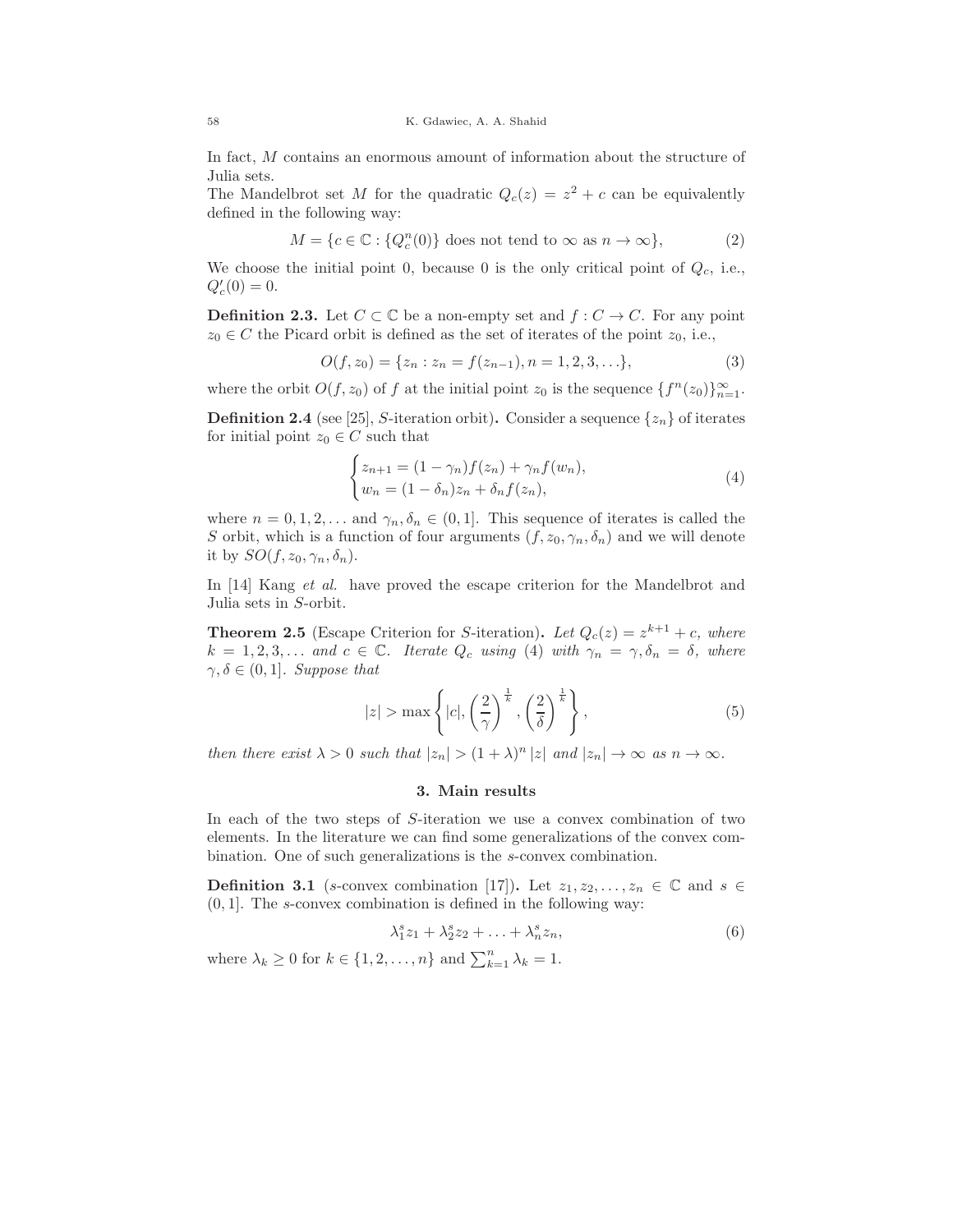Let us notice that the s-convex combination for  $s = 1$  reduces to the standard convex combination. Now, we will replace the convex combination in the Siteration with the s-convex one.

Let  $Q_c$  be a polynomial and  $z_0 \in \mathbb{C}$ . We define the S-iteration with s-convexity as follows:

$$
\begin{cases} z_{n+1} = (1 - \gamma)^s Q_c(z_n) + \gamma^s Q_c(w_n), \\ w_n = (1 - \delta)^s z_n + \delta^s Q_c(z_n), \end{cases}
$$
(7)

where  $n = 0, 1, 2, \ldots$  and  $\gamma, \delta, s \in (0, 1]$ . We will denote the S-iteration with s-convexity by  $SO_s(f, z_0, \gamma, \delta, s)$ .

In the following subsections we prove escape criteria for some classes of polynomials using the S-iteration with s-convexity.

#### 3.1. Escape criterion for quadratic function.

**Theorem 3.2.** Assume that  $|z| \ge |c| > \frac{2}{s\gamma}$  and  $|z| \ge |c| > \frac{2}{s\delta}$ , where  $\gamma, \delta, s \in$  $(0, 1]$  and  $c \in \mathbb{C}$ . Let  $z_0 = z$ . Then for (7) with  $Q_c(z) = z^2 + c$  we have  $|z_n| \to \infty$ as  $n\to\infty.$ 

Proof. Consider

For

$$
|w| = |(1 - \delta)^s z + \delta^s Q_c(z)|.
$$

$$
Q_c(z) = z^2 + c,
$$
  
\n
$$
|w| = |(1 - \delta)^s z + \delta^s (z^2 + c)|
$$
  
\n
$$
= |(1 - \delta)^s z + (1 - (1 - \delta))^s (z^2 + c)|.
$$

By binomial expansion upto linear terms of  $\delta$  and  $(1 - \delta)$ , we obtain

$$
|w| \ge |(1 - s\delta)z + (1 - s(1 - \delta))(z^2 + c)|
$$
  
\n
$$
= |(1 - s\delta)z + (1 - s + s\delta)(z^2 + c)|
$$
  
\n
$$
\ge |(1 - s\delta)z + s\delta(z^2 + c)|, \text{ because } 1 - s + s\delta \ge s\delta
$$
  
\n
$$
\ge |s\delta z^2 + (1 - s\delta)z| - |s\delta c|
$$
  
\n
$$
\ge |s\delta z^2 + (1 - s\delta)z| - |s\delta z|, \text{ because } |z| \ge |c|
$$
  
\n
$$
\ge |s\delta z^2| - |(1 - s\delta)z| - |s\delta z|
$$
  
\n
$$
\ge |s\delta z^2| - |z| + |s\delta z| - |s\delta z|
$$
  
\n
$$
= |z| (s\delta |z| - 1).
$$
 (8)

In the second step of the  $S$ -iteration with  $s$ -convexity we have

$$
\begin{array}{rcl}\n|z_1| & = & |(1-\gamma)^s Q_c(z) + \gamma^s Q_c(w)| \\
& = & |(1-\gamma)^s (z^2 + c) + (1 - (1-\gamma))^s (w^2 + c)|\,. \tag{9}\n\end{array}
$$

By binomial expansion upto linear terms of  $\gamma$  and  $(1 - \gamma)$ , we obtain

$$
|z_1| \ge |(1 - s\gamma)(z^2 + c) + (1 - s(1 - \gamma))(w^2 + c)|
$$
  
=  $|(1 - s\gamma)(z^2 + c) + (1 - s + s\gamma)(w^2 + c)|$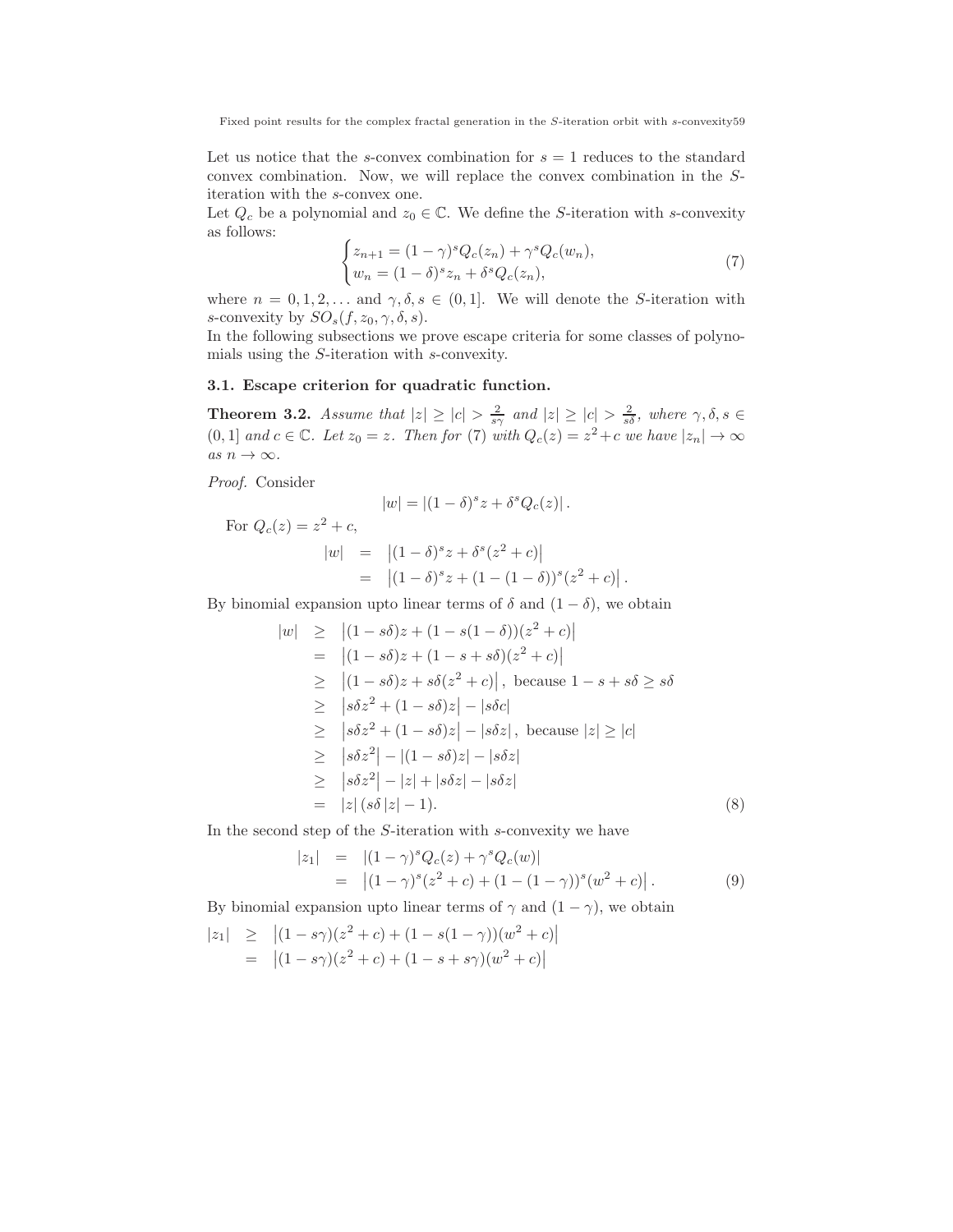$\geq \left| (1 - s\gamma)(z^2 + c) + s\gamma((|z| (s\delta |z| - 1))^2 + c) \right|, \text{ because } 1 - s + s\gamma \geq (1 + \delta)$ Since  $|z| > 2/(s\delta)$ , which implies  $s\delta |z| > 2$  and  $(s\delta |z| - 1)^2 > 1$ . Thus

$$
|z|^2(s\delta|z|-1)^2 > |z|^2 > \delta|z|^2 \quad (\because 0 < \delta < 1)
$$
 (11)

Using  $(11)$  in  $(10)$  we have

$$
|z_{1}| \geq |(1 - s\gamma)(z^{2} + c) + s\gamma(\delta|z|^{2} + c)|
$$
  
\n
$$
= |s\gamma\delta|z|^{2} + (1 - s\gamma)z^{2} + (1 - s\gamma)c + s\gamma c|
$$
  
\n
$$
= |s\gamma\delta|z|^{2} + (1 - s\gamma)z^{2} + c|
$$
  
\n
$$
\geq s\gamma\delta|z|^{2} - |(s\gamma - 1)z^{2}| - |c|
$$
  
\n
$$
\geq s\gamma\delta|z|^{2} - (s\gamma - 1)|z^{2}| - |z| \quad (\because |z| > |c|)
$$
  
\n
$$
= |z| ((s\gamma\delta - s\gamma + 1)|z| - 1).
$$

Because  $|z| > 2/(s\gamma)$  and  $|z| > 2/(s\delta)$ , so

$$
|z| > \frac{2}{s\gamma\delta} > \frac{2}{s\gamma\delta - s\gamma + 1},
$$

which implies

$$
(s\gamma\delta - s\gamma + 1)|z| - 1 > 1.
$$

Therefore, there exists  $\lambda > 0$ , such that  $(s\gamma\delta - \gamma + 1)|z| - 1 > 1 + \lambda > 1$ . Consequently

$$
|z_1| > (1+\lambda)|z|.
$$

We may apply the same argument repeatedly to obtain:

$$
|z_2| > (1+\lambda)^2 |z|,
$$
  
\n
$$
\vdots
$$
  
\n
$$
|z_n| > (1+\lambda)^n |z|.
$$

Hence,  $|z_n| \to \infty$  as  $n \to \infty$ . This completes the proof.

Corollary 3.3. Suppose that

$$
|c| > \frac{2}{s\gamma} \text{ and } |c| > \frac{2}{s\delta},\tag{12}
$$

then the orbit  $SO_s(Q_c, 0, \gamma, \delta, s)$  escapes to infinity.

The following corollary is the refinement of the escape criterion.

Corollary 3.4 (Escape Criterion). Let  $\gamma, \delta, s \in (0, 1]$ . Suppose that

$$
|z| > \max\left\{|c|, \frac{2}{s\gamma}, \frac{2}{s\delta}\right\},\tag{13}
$$

then there exist  $\lambda > 0$  such that  $|z_n| > (1 + \lambda)^n |z|$  and  $|z_n| \to \infty$  as  $n \to \infty$ .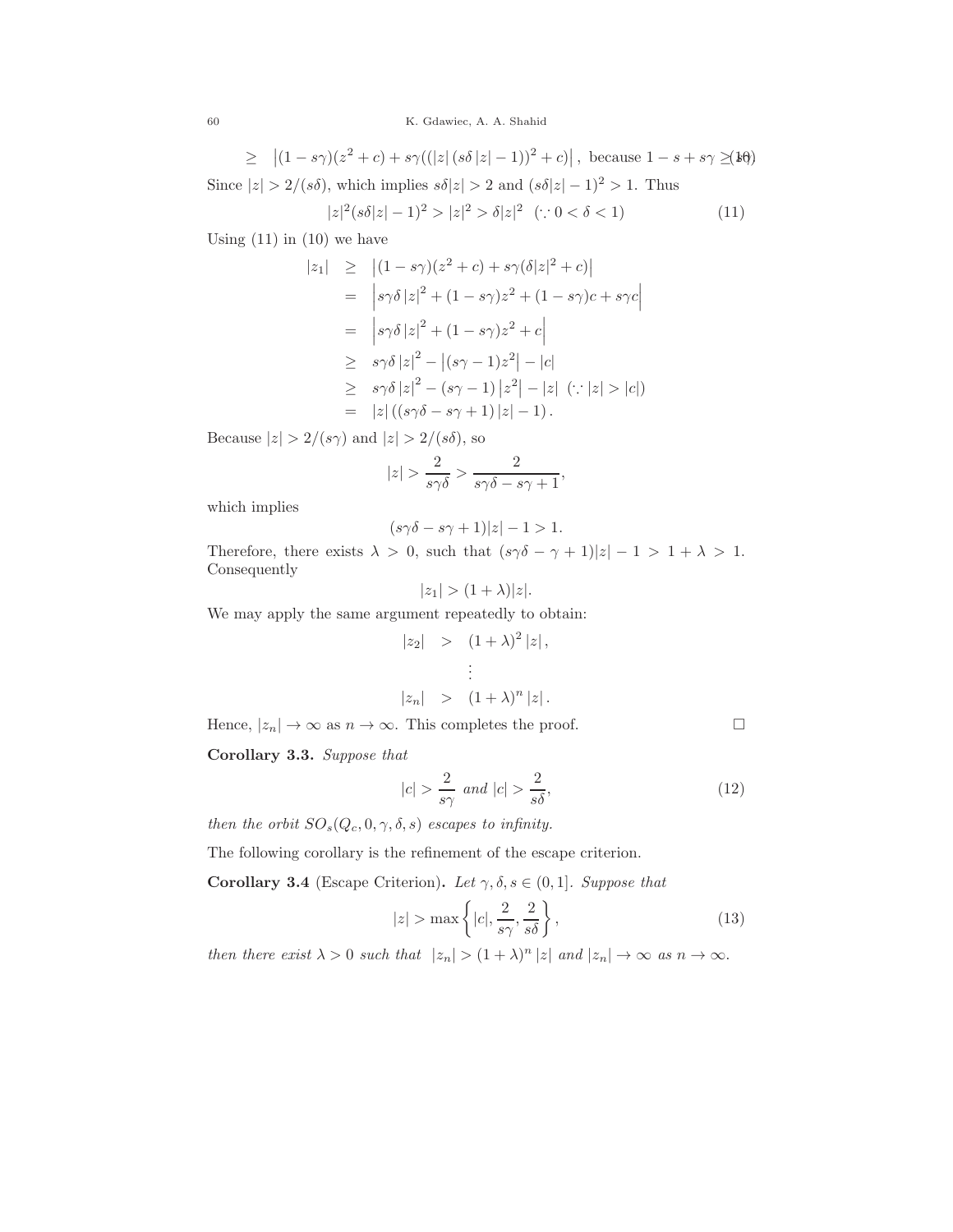# 3.2. Escape criterion for cubic function.

**Theorem 3.5.** Assume that  $|z| \ge |c| > (\frac{2}{s\gamma})^{\frac{1}{2}}$  and  $|z| \ge |c| > (\frac{2}{s\delta})^{\frac{1}{2}}$ , where  $c \in \mathbb{C}$  and  $\gamma, \delta, s \in (0,1]$ . Let  $z_0 = z$ . Then for (7) with  $Q_c(z) = z^3 + c$  we have  $|z_n| \to \infty$  as  $n \to \infty$ .

Proof. Consider

$$
|w| = |(1-\delta)^s z + \delta^s Q_c(z)|.
$$

For  $Q_c(z) = z^3 + c$ , we have

$$
|w| = |(1 - \delta)^s z + \delta^s (z^3 + c)|
$$
  
=  $|(1 - \delta)^s z + (1 - (1 - \delta))^s (z^3 + c)|.$ 

By binomial expansion upto linear terms of  $\delta$  and  $(1 - \delta)$ , we obtain

$$
|w| \ge |(1 - s\delta)z + (1 - s(1 - \delta))(z^3 + c)|
$$
  
\n
$$
= |(1 - s\delta)z + (1 - s + s\delta)(z^3 + c)|
$$
  
\n
$$
\ge |(1 - s\delta)z + s\delta(z^3 + c)|, \text{ because } 1 - s + s\delta \ge s\delta
$$
  
\n
$$
\ge |s\delta z^3 + (1 - s\delta)z| - |s\delta c|
$$
  
\n
$$
\ge |s\delta z^3 + (1 - s\delta)z| - |s\delta z|, \text{ because } |z| \ge |c|
$$
  
\n
$$
\ge |s\delta z^3| - |(1 - s\delta)z| - |s\delta z|
$$
  
\n
$$
\ge |s\delta z^3| - |z| + |s\delta z| - |s\delta z|
$$
  
\n
$$
= |z| (s\delta |z|^2 - 1).
$$
 (14)

In the second step of the  $S$ -iteration with  $s$ -convexity we have

$$
\begin{array}{rcl}\n|z_1| & = & |(1 - \gamma)^s Q_c(z) + \gamma^s Q_c(w)| \\
& = & |(1 - \gamma)^s (z^3 + c) + (1 - (1 - \gamma))^s (w^3 + c)|\,. \tag{15}\n\end{array}
$$

By binomial expansion upto linear terms of  $\gamma$  and  $(1 - \gamma)$ , we obtain

$$
\begin{array}{rcl}\n|z_1| & \geq & \left| (1 - s\gamma)(z^3 + c) + (1 - s(1 - \gamma))(w^3 + c) \right| \\
& = & \left| (1 - s\gamma)(z^3 + c) + (1 - s + s\gamma)(w^3 + c) \right| \\
& \geq & \left| (1 - s\gamma)(z^3 + c) + s\gamma((|z| \left( s\delta |z|^2 - 1) \right)^3 + c) \right|, \text{ because } 1 - s + s\gamma \geq 0. \n\end{array}
$$

Since  $|z| > (2/(s\delta))^{\frac{1}{2}}$ , which implies  $s\delta |z|^2 > 2$  and  $(s\delta |z|^2 - 1)^3 > 1$ . Thus

$$
|z|^3 (s\delta |z|^2 - 1)^3 > |z|^3 > \delta |z|^3 \quad (\because 0 < \delta < 1). \tag{17}
$$

Using  $(17)$  in  $(16)$  we have

$$
|z_1| \ge |(1 - s\gamma)(z^3 + c) + s\gamma(\delta|z|^3 + c)|
$$
  
=  $|s\gamma\delta|z|^3 + (1 - s\gamma)z^3 + (1 - s\gamma)c + s\gamma c|$   
=  $|s\gamma\delta|z|^3 + (1 - s\gamma)z^3 + c|$   
 $\ge s\gamma\delta|z|^3 - |(s\gamma - 1)z^3| - |c|$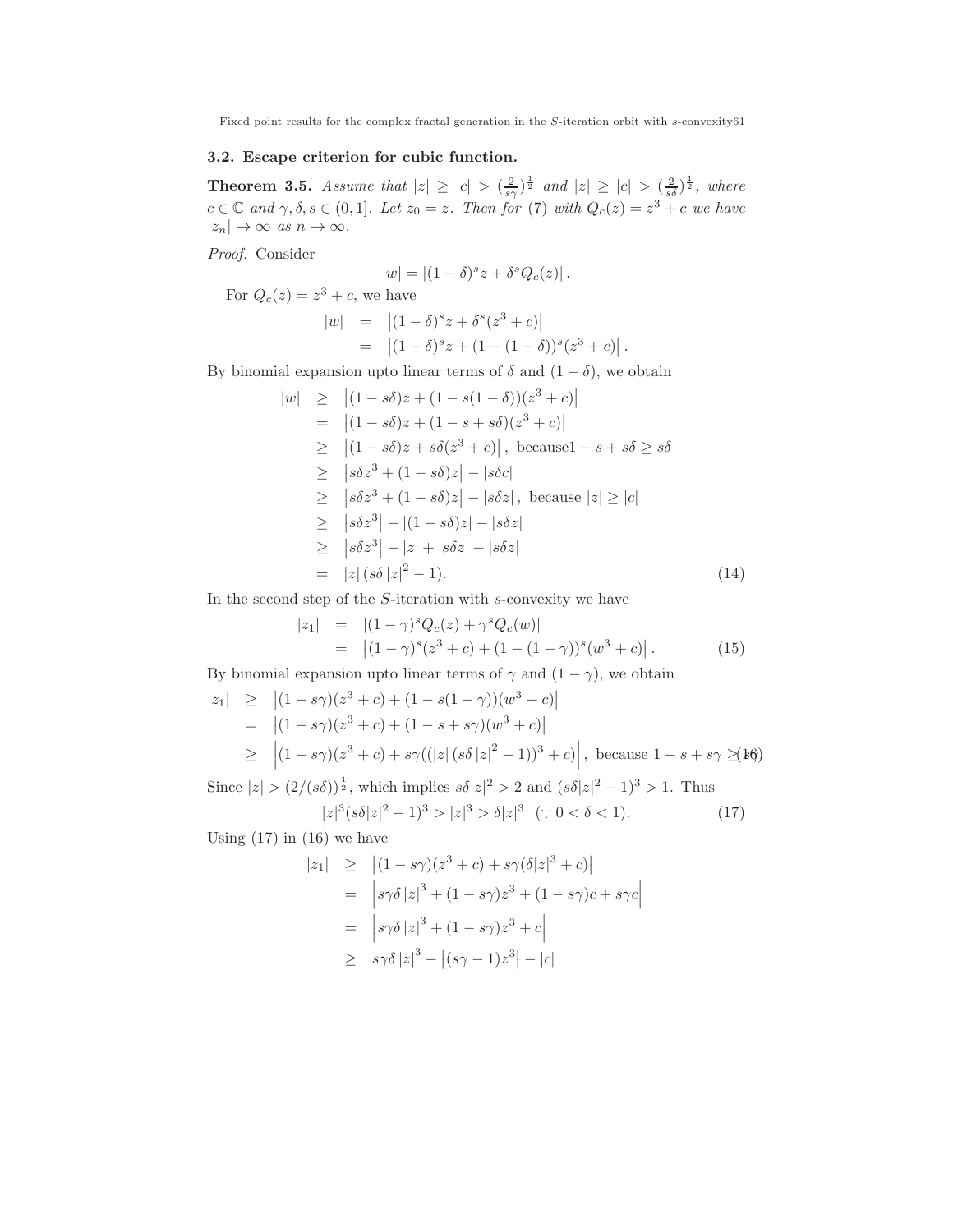$$
\geq s\gamma\delta |z|^3 - (s\gamma - 1)|z^3| - |z| \quad (\because |z| > |c|)
$$
  
\n
$$
\geq |z| ((s\gamma\delta - s\gamma + 1)|z|^2 - 1).
$$

Because  $|z| > (2/(s\gamma))^{\frac{1}{2}}$  and  $|z| > (2/(s\delta))^{\frac{1}{2}}$ , so

$$
|z|^2 > \frac{2}{s\gamma\delta} > \frac{2}{s\gamma\delta - s\gamma + 1},
$$

which implies

$$
(s\gamma\delta - s\gamma + 1)|z|^2 - 1 > 1.
$$

Therefore, there exists  $\lambda > 0$ , such that  $(s\gamma\delta - \gamma + 1)|z|^2 - 1 > 1 + \lambda > 1$ . Consequently

$$
|z_1| > (1+\lambda) |z|.
$$

We may apply the same argument repeatedly to obtain:

$$
|z_2| > (1+\lambda)^2 |z|,
$$
  
\n
$$
\vdots
$$
  
\n
$$
|z_n| > (1+\lambda)^n |z|.
$$

Hence  $|z_n| \to \infty$  as  $n \to \infty$ . This completes the proof.

Corollary 3.6. Suppose that

$$
|c| > \left(\frac{2}{s\gamma}\right)^{\frac{1}{2}} \text{ and } |c| > \left(\frac{2}{s\delta}\right)^{\frac{1}{2}},\tag{18}
$$

then the orbit  $SO_s(Q_c, 0, \gamma, \delta, s)$  escapes to infinity.

The following corollary is the refinement of the escape criterion.

Corollary 3.7 (Escape Criterion). Let  $\gamma, \delta, s \in (0,1]$ . Suppose that

$$
|z| > \max\left\{|c|, \left(\frac{2}{s\gamma}\right)^{\frac{1}{2}}, \left(\frac{2}{s\delta}\right)^{\frac{1}{2}}\right\},\tag{19}
$$

then there exist  $\lambda > 0$  such that  $|z_n| > (1 + \lambda)^n |z|$  and  $|z_n| \to \infty$  as  $n \to \infty$ .

### 3.3. A general escape criterion.

**Theorem 3.8.** Assume that  $|z| \ge |c| > (\frac{2}{s\gamma})^{\frac{1}{k+1}}$  and  $|z| \ge |c| > (\frac{2}{s\delta})^{\frac{1}{k+1}}$ , where  $k = 1, 2, \ldots, c \in \mathbb{C}$  and  $\gamma, \delta, s \in (0, 1]$ . Let  $z_0 = z$ . Then for (7) with  $Q_c(z) = z^{k+1} + c$  we have  $|z_n| \to \infty$  as  $n \to \infty$ .

Proof. Consider

$$
|w| = |(1 - \delta)^s z + \delta^s Q_c(z)|.
$$

For  $Q_c(z) = z^{k+1} + c$ , we have

$$
|w| = |(1 - \delta)^s z + \delta^s (z^{k+1} + c)|
$$
  
=  $|(1 - \delta)^s z + (1 - (1 - \delta))^s (z^{k+1} + c)|$ .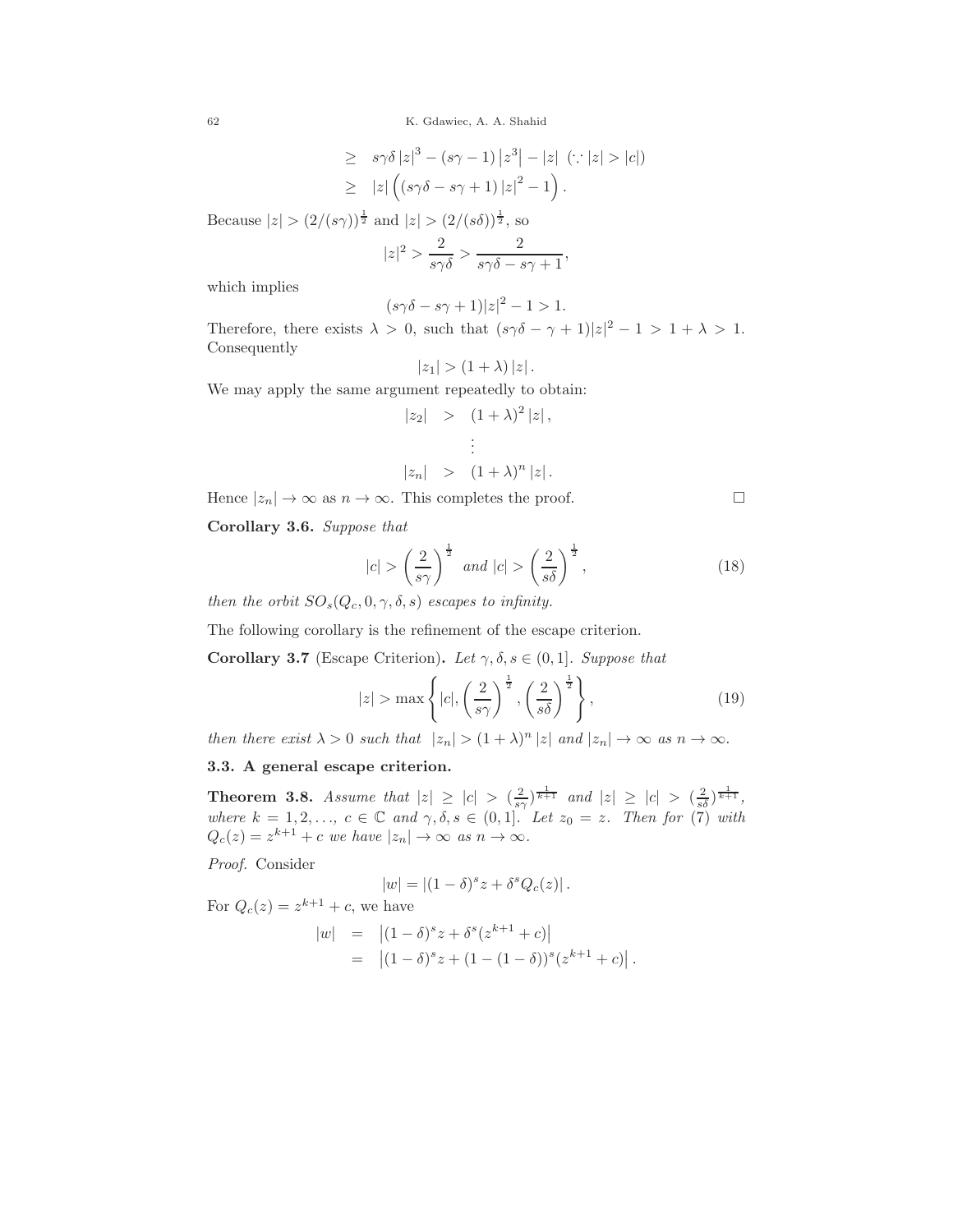By binomial expansion upto linear terms of  $\delta$  and  $(1 - \delta)$ , we obtain

$$
|w| \ge |(1 - s\delta)z + (1 - s(1 - \delta))(z^{k+1} + c)|
$$
  
\n
$$
= |(1 - s\delta)z + (1 - s + s\delta)(z^{k+1} + c)|
$$
  
\n
$$
\ge |(1 - s\delta)z + s\delta(z^{k+1} + c)|, \text{ because } 1 - s + s\delta \ge s\delta
$$
  
\n
$$
\ge |s\delta z^{k+1} + (1 - s\delta)z| - |s\delta c|
$$
  
\n
$$
\ge |s\delta z^{k+1} + (1 - s\delta)z| - |s\delta z|, \text{ because } |z| \ge |c|
$$
  
\n
$$
\ge |s\delta z^{k+1}| - |(1 - s\delta)z| - |s\delta z|
$$
  
\n
$$
\ge |s\delta z^{k+1}| - |z| + |s\delta z| - |s\delta z|
$$
  
\n
$$
= |z| (s\delta |z|^k - 1).
$$
 (20)

In the second step of the S-iteration with s-convexity we have

$$
|z_1| = |(1 - \gamma)^s Q_c(z) + \gamma^s Q_c(w)|
$$
  
= 
$$
|(1 - \gamma)^s (z^{k+1} + c) + (1 - (1 - \gamma))^s (w^{k+1} + c)|.
$$
 (21)

By binomial expansion upto linear terms of  $\gamma$  and  $(1 - \gamma)$ , we obtain

$$
\begin{aligned}\n|z_1| &\geq |(1-s\gamma)(z^{k+1}+c) + (1-s(1-\gamma))(w^{k+1}+c)| \\
&= |(1-s\gamma)(z^{k+1}+c) + (1-s+s\gamma)(w^{k+1}+c)| \\
&\geq |(1-s\gamma)(z^{k+1}+c) + s\gamma((|z|\left(s\delta\,|z|^k-1\right))^{k+1}+c)|, \text{ since } 1-s+s\gamma \geq 22)\n\end{aligned}
$$

Since  $|z| > (2/(s\delta))^{\frac{1}{k}}$ , which implies  $s\delta |z|^k > 2$  and  $(s\delta |z|^k - 1)^{k+1} > 1$ . Thus

$$
|z|^{k+1} (s\delta |z|^k - 1)^{k+1} > |z|^{k+1} > \delta |z|^{k+1} \quad (\because 0 < \delta < 1). \tag{23}
$$

Using  $(23)$  in  $(22)$  we have

$$
\begin{array}{rcl}\n|z_1| & \geq & \left| (1 - s\gamma)(z^{k+1} + c) + s\gamma(\delta|z|^{k+1} + c) \right| \\
& = & \left| s\gamma\delta\, |z|^{k+1} + (1 - s\gamma)z^{k+1} + (1 - s\gamma)c + s\gamma c \right| \\
& = & \left| s\gamma\delta\, |z|^{k+1} + (1 - s\gamma)z^{k+1} + c \right| \\
& \geq & s\gamma\delta\, |z|^{k+1} - |(s\gamma - 1)z^{k+1}| - |c| \\
& \geq & s\gamma\delta\, |z|^{k+1} - (s\gamma - 1)\, |z^{k+1}| - |z| \ (\because |z| > |c|) \\
& = & |z| \left( (s\gamma\delta - s\gamma + 1) \, |z|^k - 1 \right).\n\end{array}
$$

Because  $|z| > (2/(s\gamma))^{\frac{1}{k}}$  and  $|z| > (2/(s\delta))^{\frac{1}{k}}$ , so

$$
|z|^k > \frac{2}{s\gamma\delta} > \frac{2}{s\gamma\delta - s\gamma + 1},
$$

which implies

$$
(s\gamma\delta - s\gamma + 1)|z|^k - 1 > 1.
$$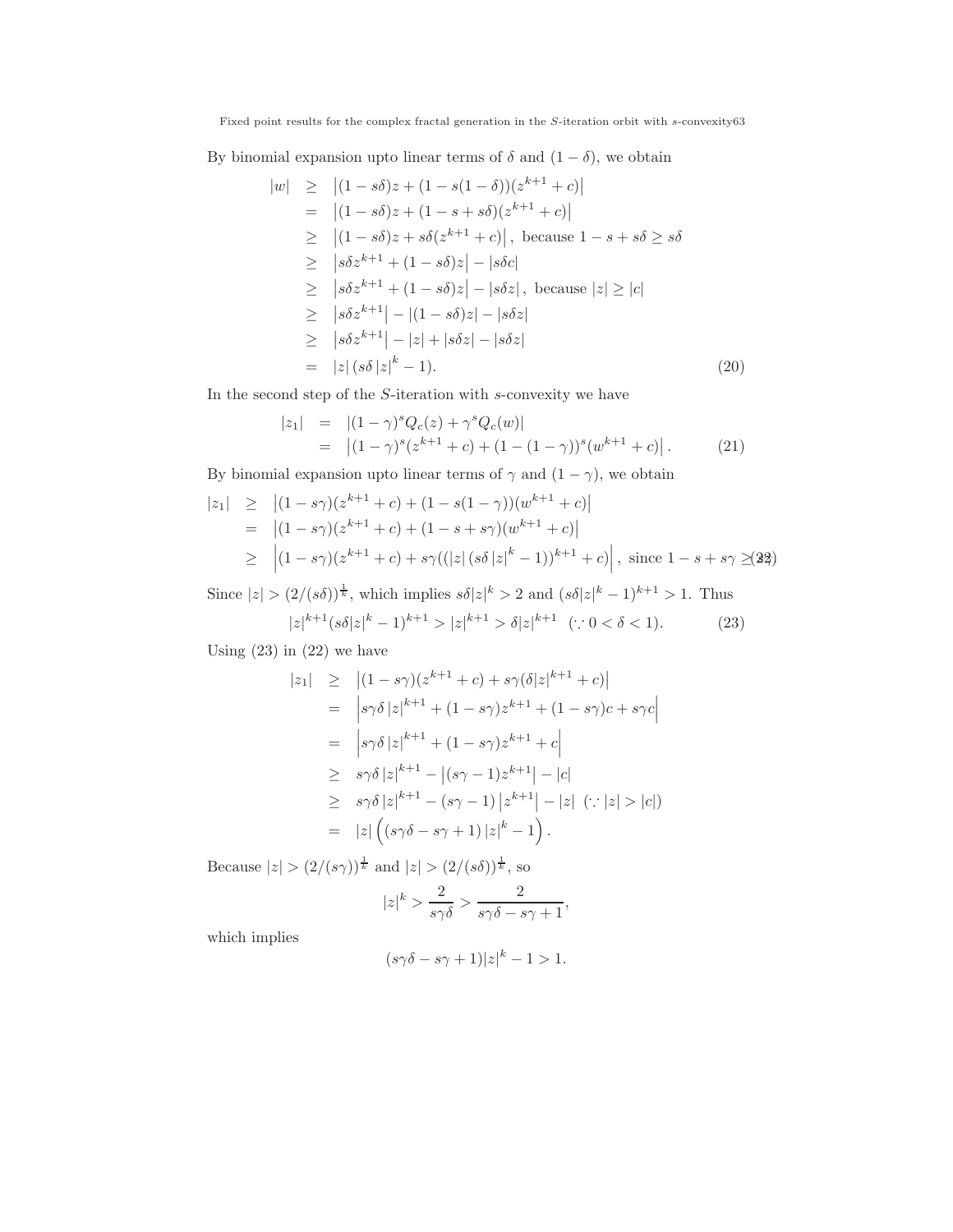Therefore, there exists  $\lambda > 0$ , such that  $(s\gamma\delta - \gamma + 1)|z|^k - 1 > 1 + \lambda > 1$ . Consequently

$$
|z_1| > (1+\lambda) |z|.
$$

We may apply the same argument repeatedly to obtain:

$$
|z_2| > (1+\lambda)^2 |z|,
$$
  
\n
$$
\vdots
$$
  
\n
$$
|z_n| > (1+\lambda)^n |z|.
$$

Hence  $|z_n| \to \infty$  as  $n \to \infty$ . This completes the proof.

Corollary 3.9 (Escape Criterion). Let  $\gamma, \delta, s \in (0,1]$ . Suppose that

$$
|z| > \max\left\{|c|, \left(\frac{2}{s\gamma}\right)^{\frac{1}{k}}, \left(\frac{2}{s\delta}\right)^{\frac{1}{k}}\right\},\tag{24}
$$

then there exist  $\lambda > 0$  such that  $|z_n| > (1 + \lambda)^n |z|$  and  $|z_n| \to \infty$  as  $n \to \infty$ .

### 4. Generation of Mandelbrot and Julia sets

In this section we present some graphical examples of Mandelbrot and Julia sets. To generate the images we used the escape time algorithms which were implemented in Mathematica 9.0. Pseudocode of the Mandelbrot set generation algorithm is presented in Algorithm 1, whereas Algorithm 2 presents the pseudocode for the Julia set generation algorithm.

4.1. Mandelbrot sets for the quadratic polynomial  $Q_c(z) = z^2 + c$ . Examples of a quadratic Mandelbrot set, i.e., the set for  $Q_c(z) = z^2 + c$ , in the S orbit with s-convexity are presented in Fig. 1. The common parameters used to generate the images were the following:  $K = 50, \gamma = 0.7, \delta = 0.2$ . Whereas, the varying parameters were the following: (a)  $A = [-2, 0.3] \times [-1.2, 1.2], s = 0.1$ , (b)  $A = [-2.4, 0.5] \times [-1.5, 1.5], s = 0.2,$  (c)  $A = [-2.6, 0.5] \times [-1.8, 1.8], s = 0.3,$ (d)  $A = [-3, 0.9] \times [-2, 2], s = 0.4,$  (e)  $A = [-3.5, 0.9] \times [-2, 2], s = 0.5,$  (f)  $A = [-4, 1] \times [-2.5, 2.5], s = 0.6, (g)$   $A = [-4.5, 1] \times [-2.7, 2.7], s = 0.7, (h)$   $A =$  $[-6, 1] \times [-3, 3], s = 0.8,$  (i)  $A = [-6, 1] \times [-3, 3], s = 0.9,$  (j)  $A = [-6, 1] \times [-3, 3],$  $s = 1.0$ .

**4.2.** Mandelbrot sets for the cubic polynomial  $Q_c(z) = z^3 + c$ . Examples of a cubic Mandelbrot set, i.e., the set for  $Q_c(z) = z^3 + c$ , in the S orbit with s-convexity are presented in Fig. 2. The common parameters used to generate the images were the following:  $K = 50, \gamma = 0.6, \delta = 0.4$ . Whereas, the varying parameters were the following: (a)  $A = [-0.7, 0.7] \times [-1, 1], s = 0.1,$  (b)  $A =$  $[-0.8, 0.8] \times [-1.3, 1.3], s = 0.2, (c)$   $A = [-1, 1] \times [-1.5, 1.5], s = 0.3, (d)$   $A =$  $[-1, 1] \times [-2, 2], s = 0.4, (e)$   $A = [-1, 1] \times [-2, 2], s = 0.5, (f)$   $A = [-1, 1] \times [-2, 2],$  $s = 0.6$ , (g)  $A = [-1, 1] \times [-2.2, 2.2]$ ,  $s = 0.7$ , (h)  $A = [-1, 1] \times [-2.5, 2.5]$ ,  $s = 0.8$ , (i)  $A = [-1, 1] \times [-2.5, 2.5], s = 0.9,$  (j)  $A = [-1.5, 1.5] \times [-2.5, 2.5], s = 1.0.$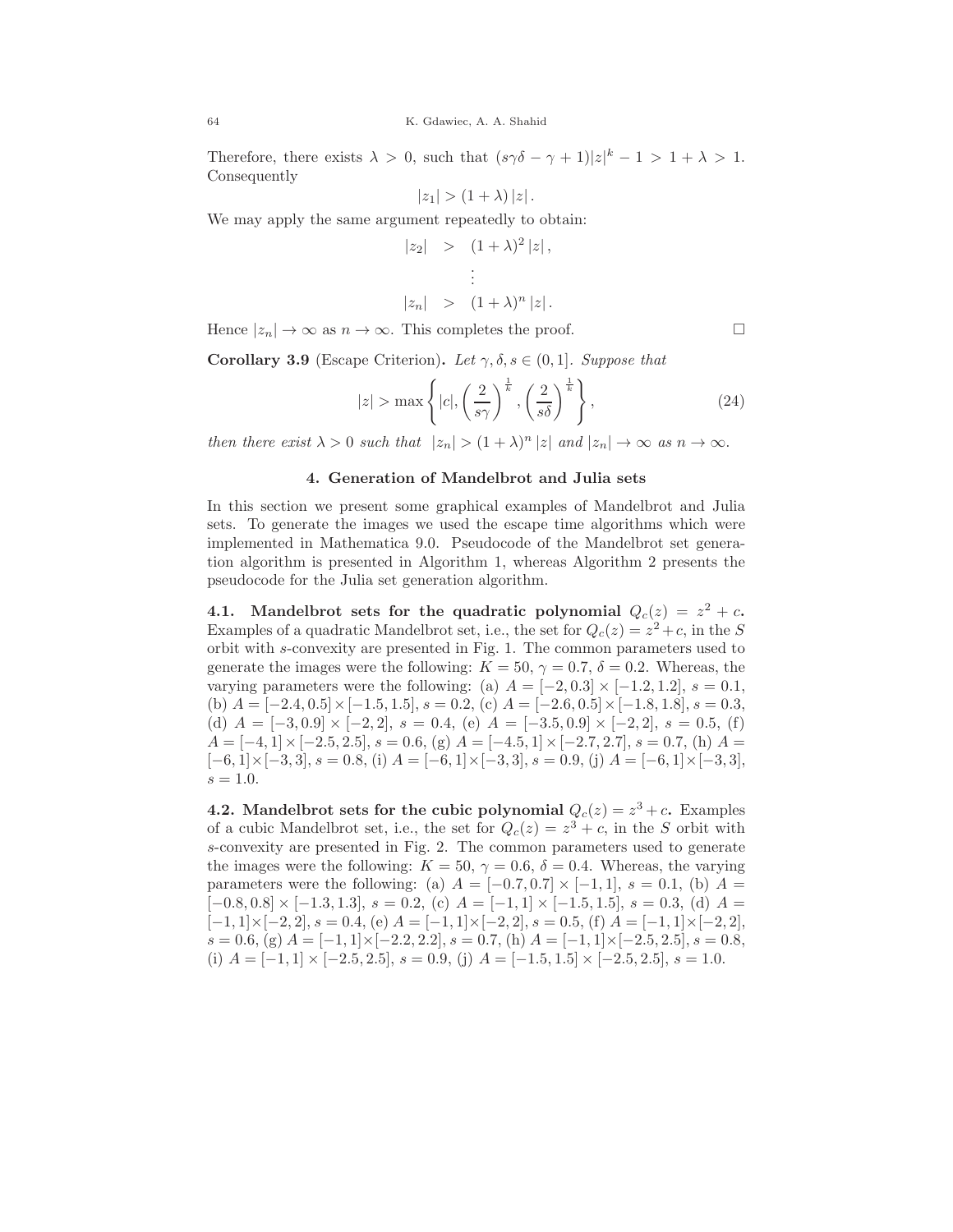Fixed point results for the complex fractal generation in the S-iteration orbit with s-convexity65

| <b>Algorithm 1:</b> Mandelbrot set generation |  |  |  |  |
|-----------------------------------------------|--|--|--|--|
|-----------------------------------------------|--|--|--|--|

**Input:**  $Q_c(z) = z^{k+1} + c$ , where  $c \in \mathbb{C}$  and  $k = 1, 2, ..., A \subset \mathbb{C}$  – area,  $K$  – the maximum number of iterations,  $\gamma, \delta, s \in (0, 1]$  – parameters for the S-iteration with s-convexity,  $colourmap[0..C-1]$  – colourmap with C colours.

Output: Mandelbrot set for the area A.

1 for  $c \in A$  do 2 |  $R = \max\{|c|, (2/(s\gamma))^{\frac{1}{k}}, (2/(s\delta))^{\frac{1}{k}}\}\$  $3 \mid n = 0$ 4  $z_0 = 0$ 5 while  $n \leq K$  do 6  $w_n = (1 - \delta)^s z_n + \delta^s Q_c(z_n)$ 7  $z_{n+1} = (1 - \gamma)^s Q_c(z_n) + \gamma^s Q_c(w_n)$ 8 if  $|z_{n+1}| > R$  then 9 break 10  $n = n + 1$ 11  $i = \lfloor (C-1) \frac{n}{K} \rfloor$ 12 colour c with  $colourmap[i]$ 

4.3. Mandelbrot sets for the polynomial  $Q_c(z) = z^{k+1} + c$ , where  $k = 3$ . Examples of the fourth order Mandelbrot set, i.e., the set for  $Q_c(z) = z^4 + c$ , in the  $S$  orbit with s-convexity are presented in Fig. 3. The common parameters used to generate the images were the following:  $K = 50, \gamma = 0.5, \delta = 0.3$ . Whereas, the varying parameters were the following: (a)  $A = [-0.9, 0.7] \times$  $[-0.7, 0.7], s = 0.1,$  (b)  $A = [-1.1, 0.8] \times [-0.8, 0.8], s = 0.2,$  (c)  $A = [-1.3, 1] \times$  $[-0.9, 0.9], s = 0.3,$  (d)  $A = [-1.4, 1] \times [-1.1, 1.1], s = 0.4,$  (e)  $A = [-1.5, 1.1] \times$  $[-1.3, 1.3], s = 0.5, (f)$   $A = [-1.7, 1.2] \times [-1.4, 1.4], s = 0.6, (g)$   $A = [-1.8, 1.3] \times$  $[-1.5, 1.5], s = 0.7, (h) A = [-1.8, 1.4] \times [-1.6, 1.6], s = 0.8, (i) A = [-1.8, 1.5] \times$  $[-1.6, 1.6], s = 0.9, (j)$   $A = [-1.8, 1.5] \times [-1.6, 1.6], s = 1.0.$ 

4.4. Julia sets for the quadratic polynomial  $Q_c(z) = z^2 + c$ . Examples of a quadratic Julia set, i.e., the set for  $Q_c(z) = z^2 + c$ , in the S orbit with sconvexity are presented in Fig. 4. The common parameters used to generate the images were the following:  $c = -1.45 + 0.3$ i,  $K = 50$ ,  $\gamma = 0.3$ ,  $\delta = 0.5$ . Whereas, the varying parameters were the following: (a)  $A = [-2.1, 1.3] \times [-1, 1]$ ,  $s = 0.1$ , (b)  $A = [-2.5, 1.5] \times [-1.4, 1.4], s = 0.2,$  (c)  $A = [-2.3, 1.5] \times [-1.4, 1.4], s = 0.3,$ (d)  $A = [-2.5, 1.7] \times [-1.6, 1.6]$ ,  $s = 0.4$ , (e)  $A = [-2.5, 1.7] \times [-1.8, 1.8]$ ,  $s = 0.5$ , (f)  $A = [-2.5, 1.7] \times [-2, 2]$ ,  $s = 0.6$ , (g)  $A = [-2.5, 1.8] \times [-2.3, 2.3]$ ,  $s = 0.7$ , (h)  $A = [-2.5, 1.8] \times [-2.6, 2.6], s = 0.8$ , (i)  $A = [-2.5, 1.8] \times [-2.9, 2.9], s = 0.9$ , (j)  $A = [-2.8, 2.3] \times [-3.4, 3.4], s = 1.0.$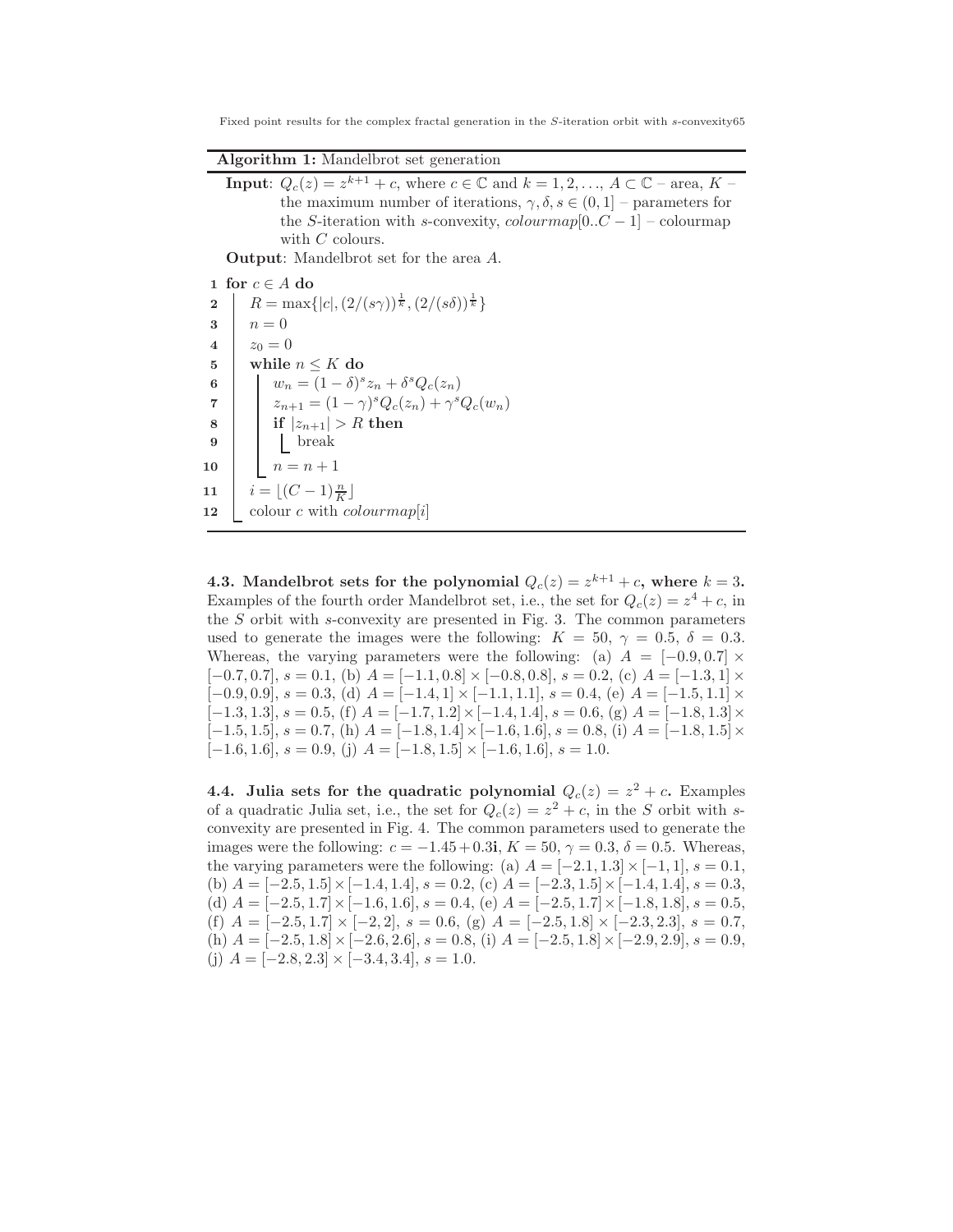| Algorithm 2: Julia set generation |  |  |  |  |
|-----------------------------------|--|--|--|--|
|-----------------------------------|--|--|--|--|

|                | <b>Input:</b> $Q_c(z) = z^{k+1} + c$ , where $k = 1, 2, , c \in \mathbb{C}$ – parameter, $A \subset \mathbb{C}$ –                                                                                                      |
|----------------|------------------------------------------------------------------------------------------------------------------------------------------------------------------------------------------------------------------------|
|                | area, K – the maximum number of iterations, $\gamma, \delta, s \in (0,1]$ –                                                                                                                                            |
|                | parameters for the $S$ -iteration with $s$ -convexity,                                                                                                                                                                 |
|                | $colourmap[0C-1]$ – colourmap with C colours.                                                                                                                                                                          |
|                | <b>Output:</b> Julia set for the area A.                                                                                                                                                                               |
|                | 1 $R = \max\{ c , (2/(s\gamma))^{\frac{1}{k}}, (2/(s\delta))^{\frac{1}{k}}\}\$                                                                                                                                         |
|                | 2 for $z_0 \in A$ do                                                                                                                                                                                                   |
| 3 <sup>1</sup> | $n=0$                                                                                                                                                                                                                  |
| $\overline{4}$ | while $n \leq K$ do                                                                                                                                                                                                    |
| $5^{\circ}$    |                                                                                                                                                                                                                        |
| 6              | $\left  \begin{array}{c} \vspace{2mm} w_n = \overline{(1-\delta)^s} z_n + \delta^s Q_c(z_n) \\ z_{n+1} = (1-\gamma)^s Q_c(z_n) + \gamma^s Q_c(w_n) \\ \quad \text{if }  z_{n+1}  > R \text{ then} \end{array} \right.$ |
| $\overline{7}$ |                                                                                                                                                                                                                        |
| 8              | $\vert \vert$   break                                                                                                                                                                                                  |
| 9              | $n = n + 1$                                                                                                                                                                                                            |
|                | 10 $i = \lfloor (C-1)\frac{n}{K} \rfloor$                                                                                                                                                                              |
| 11             | colour $z_0$ with <i>colourmap</i> [ <i>i</i> ]                                                                                                                                                                        |
|                |                                                                                                                                                                                                                        |

#### 5. Conclusions

In this paper we proposed the use instead of a convex combination the s-convex combination in the S-iteration. Using this modified S-iteration we derived escape criteria for the polynomial function of the form  $z^{k+1} + c$ , where  $c \in \mathbb{C}$  and  $k = 1, 2, \ldots$  Moreover, we presented some graphical examples of Mandelbrot and Julia sets generated using the escape time algorithm with the derived escape criteria. Very interesting changes in the Mandelbrot and Julia sets can be observed when s varies from low to high values. Because the s-convex combination is a generalization of the convex combination, thus the results presented in this paper are generalization of the results obtained by Kang et al. in [14]. In our further work we will try to derive the escape criteria in the S-iteration with s-convexity for functions of other classes than the polynomial one, e.g., trigonometric. Moreover, in the fixed point literature we can find many different

iteration methods that can be used in the study of Julia and Mandelbrot sets. A review of explicit iterations and their dependencies can be found in [26].

# Competing Interest

The authors declare no competing interest.

#### **REFERENCES**

1. Mandelbrot, B. B. (1983). The fractal geometry of nature (Vol. 173). New York: WH freeman.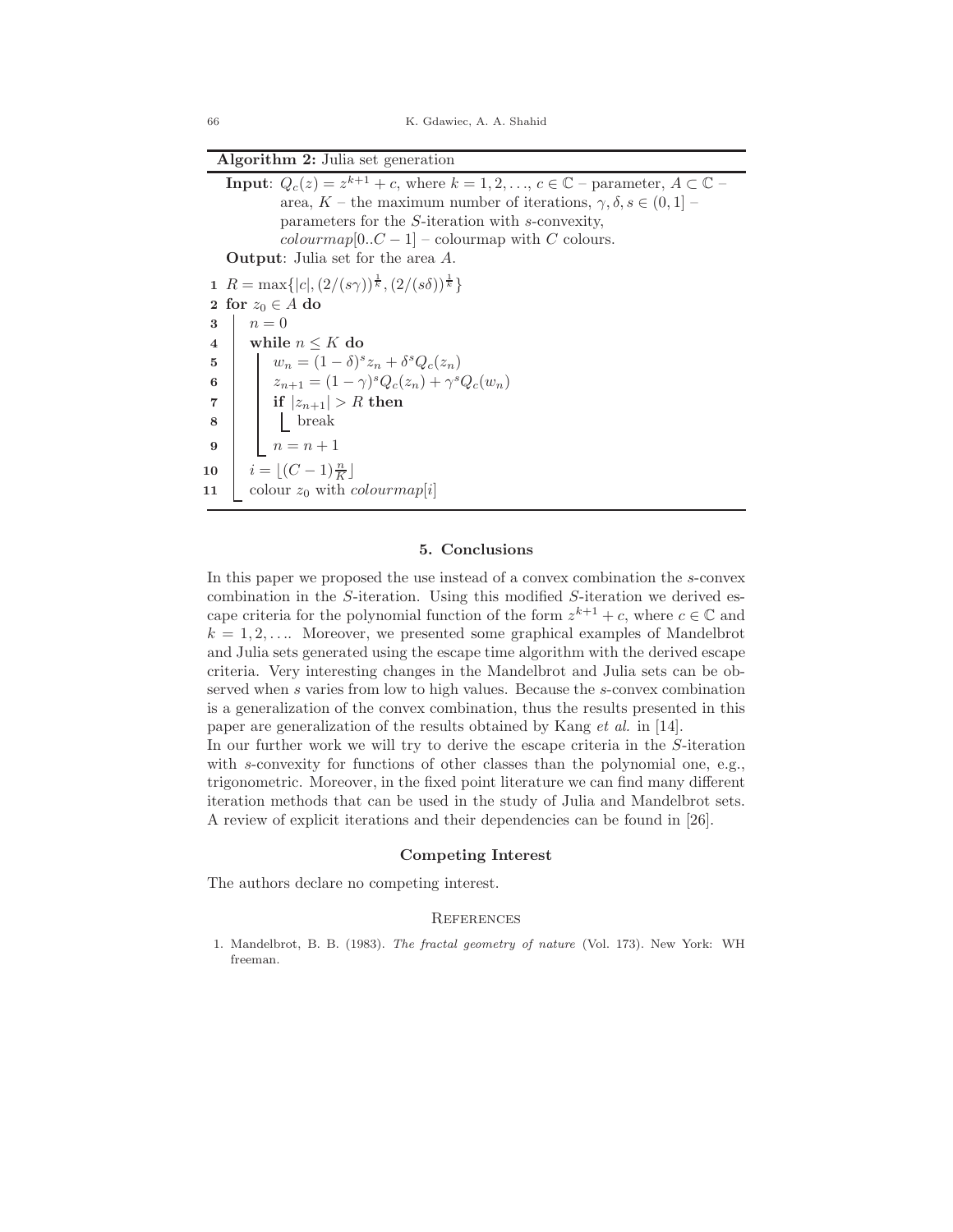- 2. Dhurandhar, S. V., Bhavsar, V. C., & Gujar, U. G. (1993). Analysis of z-plane fractal images from  $z \leftarrow z^{\alpha} + c$  for  $a < 0$ . Computers & Graphics, 17(1), 89-94.
- 3. Lakhtakia, A., Varadan, V. V., Messier, R., & Varadan, V. K. (1987). On the symmetries of the Julia sets for the process  $z \leftarrow z^p + c$ . Journal of Physics A: Mathematical and General, 20(11), 3533.
- 4. Peherstorfer, F., & Stroh, C. (2001). Connectedness of Julia sets of rational functions. Computational Methods and Function Theory, 1(1), 61-79. https://doi.org/10.1007/BF03320977
- 5. Domnguez, P., & Fagella, N. (2008, January). Residual Julia sets of rational and transcendental functions. In Transcendental dynamics and complex analysis (pp. 138-164). https://doi.org/10.1017/CBO9780511735233.008
- 6. Koss, L. (2016). Elliptic Functions with Disconnected Julia Sets. Int. J. Bifurcation Chaos,26(6), 1650095 (2016)[10 pages].https://doi.org/10.1142/S0218127416500954
- 7. Crowe, W. D., Hasson, R., Rippon, P. J., & Strain-Clark, P. E. D. (1989). On the structure of the Mandelbar set.  $Nonlinearity,$   $2(4),$   $541.\rm~https://doi.org/10.1088/0951-7715/2/4/003$
- 8. Dang, Y., Kauffman, L. H., & Sandin, D. J. (2002). Hypercomplex Iterations: Distance Estimation and Higher Dimensional Fractals (Vol. 1). World Scientific. ISBN: 978-981-02- 3296-2
- 9. Griffin, C. J., & Joshi, G. C. (1992). Octonionic Julia sets. Chaos, Solitons & Fractals, 2(1), 11-24. https://doi.org/10.1016/0960-0779(92)90044-N
- 10. Katunin, A. (2016, September). Analysis of 4D Hypercomplex Generalizations of Julia Sets. In International Conference on Computer Vision and Graphics (pp. 627-635). Springer, Cham.
- 11. Rani, M., & Kumar, V. (2004). Superior Julia set. Research in Mathematical Education, 8(4), 261-277.
- 12. Rani, M., & Kumar, V. (2004). Superior Mandelbrot set. Research in Mathematical Education, 8(4), 279-291.
- 13. Chauhan, Y. S., Rana, R., & Negi, A. (2010). New Julia sets of Ishikawa iterates. International Journal of Computer Applications, 7(13), 34-42.
- 14. Kang, S. M., Rafiq, A., Latif, A., Shahid, A. A., & Ali, F. (2016). Fractals through Modified Iteration Scheme. Filomat, 30(11), 3033-3046. https://doi.org/10.2298/FIL1611033K
- 15. Kang, S. M., Rafiq, A., Latif, A., Shahid, A. A., & Kwun, Y. C. (2015). Tricorns and Multicorns of-Iteration Scheme. Journal of Function Spaces, Volume 2015, Article ID 417167, 7 pages. http://dx.doi.org/10.1155/2015/417167
- 16. Rani, M., & Chugh, R. (2014). Julia sets and Mandelbrot sets in Noor orbit. Applied Mathematics and Computation, 228, 615-631. https://doi.org/10.1016/j.amc.2013.11.077
- 17. Pinheiro, M. R. (2008). S-convexity (Foundations for Analysis). Differ. Geom. Dyn. Syst, 10, 257-262.
- 18. Mishra, M. K., Ojha, D. B., & Sharma, D. (2011). Fixed point results in tricorn and multicorns of Ishikawa iteration and s-convexity. IJEST, 2(2), 157-160.
- 19. Mishra, M. K., & Ojha, D. B. Some Common Fixed Point Results In Relative Superior Julia Sets With Ishikawa Iteration And S-Convexity. IJAEST2(2), 174 - 179
- 20. Kang, S. M., Nazeer, W., Tanveer, M., & Shahid, A. A. (2015). New Fixed Point Results for Fractal Generation in Jungck Noor Orbit with-Convexity. Journal of Function Spaces, Volume 2015 (2015), Article ID 963016, 7 pages. http://dx.doi.org/10.1155/2015/963016
- 21. Nazeer, W., Kang, S. M., Tanveer, M., & Shahid, A. A. (2015). Fixed point results in the generation of Julia and Mandelbrot sets. Journal of Inequalities and Applications, 2015(1), 298. https://doi.org/10.1186/s13660-015-0820-3
- 22. Cho, S. Y., Shahid, A. A., Nazeer, W., & Kang, S. M. (2016). Fixed point results for fractal generation in Noor orbit and s-convexity. SpringerPlus, 5(1), 1843. https://doi.org/10.1186/s4006
- 23. Barnsley, M. F. (1988). Fractals Everywhere, Acad. Press, New York.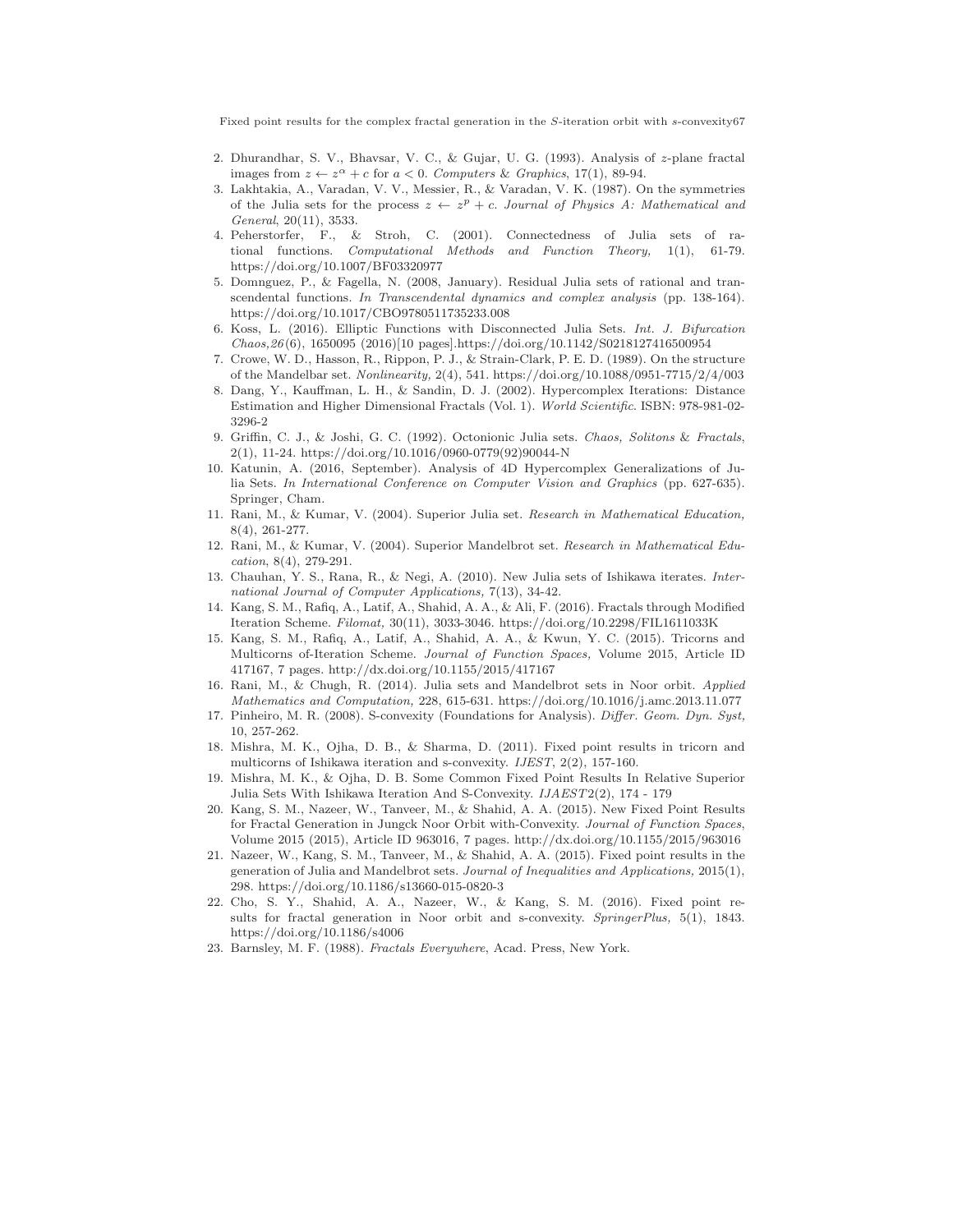- 24. Devaney, R. L. (1993). A First Course in Chaotic Dynamical Systems: Theory and Experiment., Avalon Publishing,CA 94608-1077 USA.
- 25. Agarwal, R. P., O Regan, D., & Sahu, D. R. (2007). Iterative construction of fixed points of nearly asymptotically nonexpansive mappings. Journal of Nonlinear and convex Analysis, 8(1), 61-79.
- 26. Gdawiec, K., & Kotarski, W. (2017). Polynomiography for the polynomial infinity norm via Kalantaris formula and nonstandard iterations. Applied Mathematics and Computation, 307, 17-30. http://dx.doi.org/10.1016/j.amc.2017.02.038

#### Krzysztof Gdawiec

Institute of Computer Science, University of Silesia, Będzińska 39, 41-200 Sosnowiec, Poland.

e-mail: kgdawiec@ux2.math.us.edu.pl

#### Abdul Aziz Shahid

Department of Mathematics and Statistics, University of Lahore, Lahore, Pakistan. e-mail: abdulazizshahid@gmail.com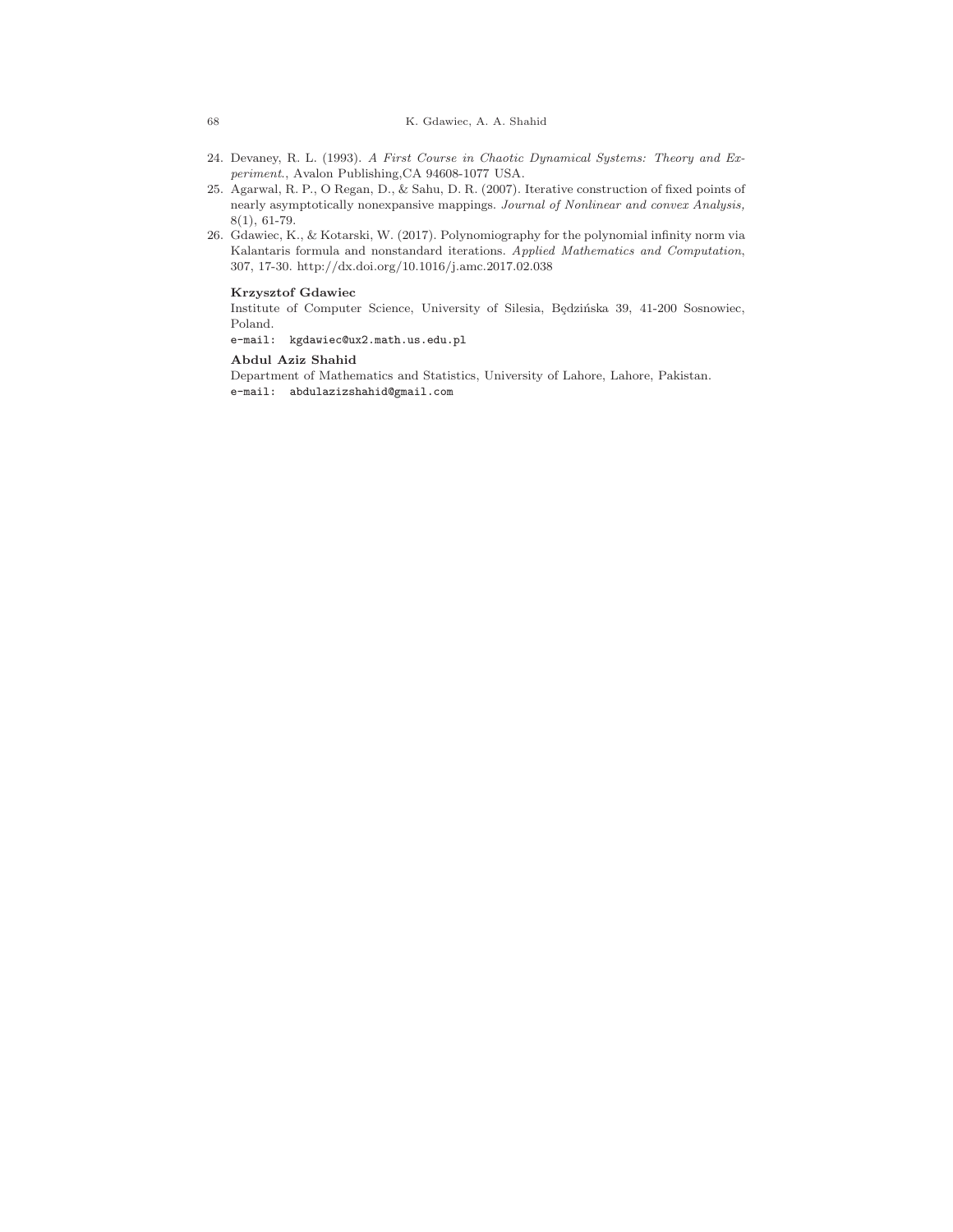

FIGURE 1. Quadratic Mandelbrot set for  $\gamma=0.7, \delta=0.2$  and varying  $\boldsymbol{s}$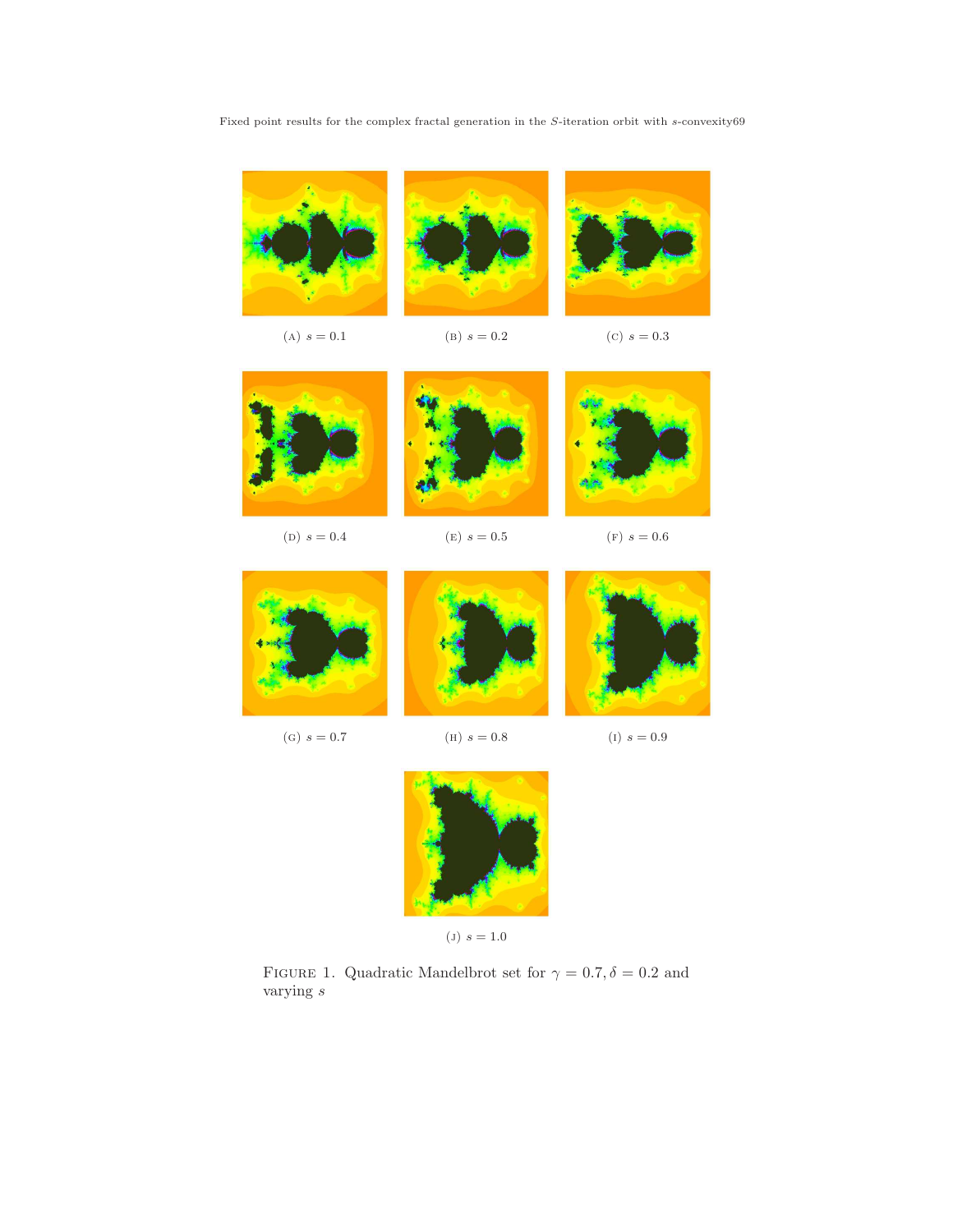

FIGURE 2. Cubic Mandelbrot set for  $\gamma=0.6, \delta=0.4$  and varying  $s$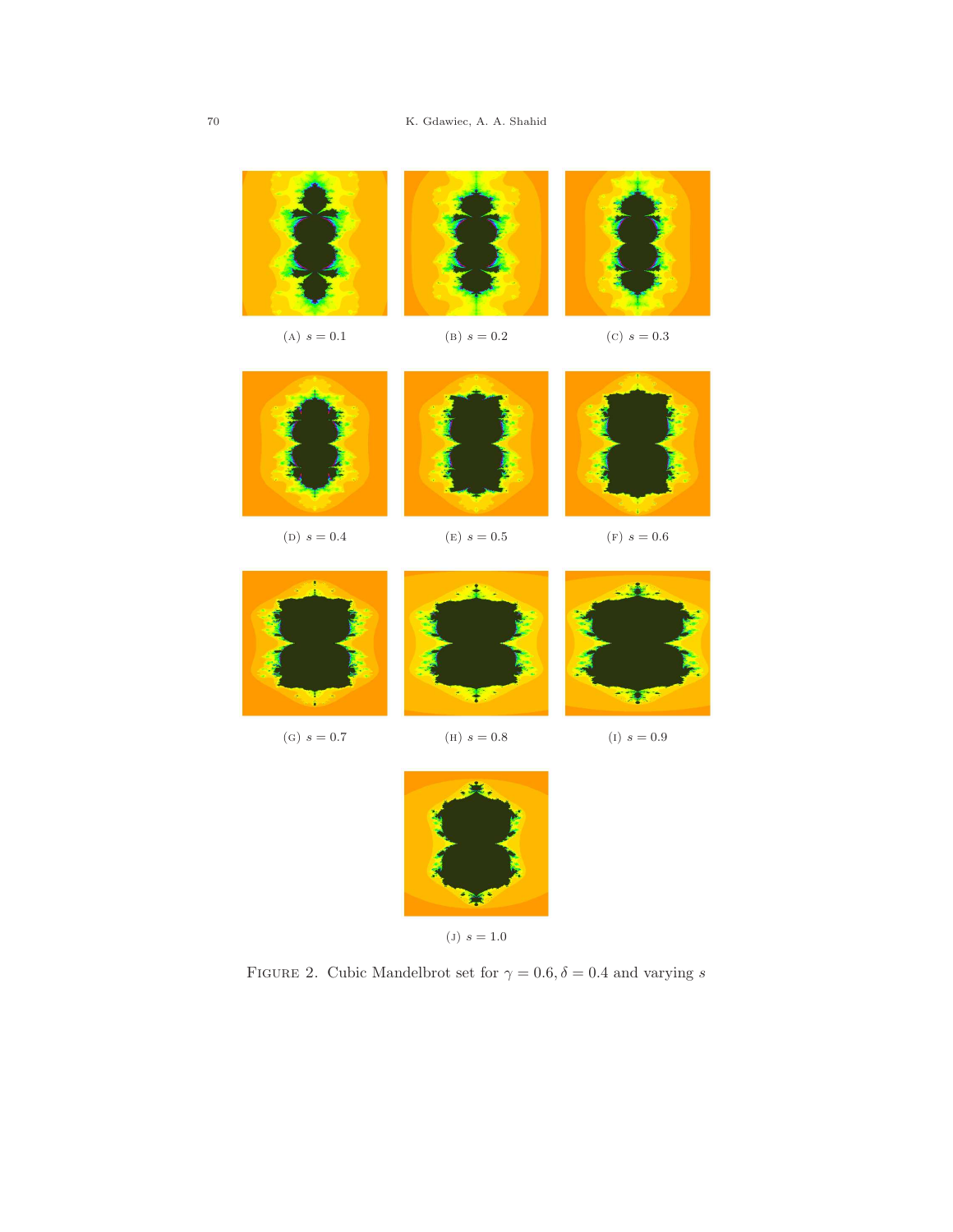

FIGURE 3. Mandelbrot set for  $k=3,$   $\gamma=0.5, \delta=0.3$  and varying  $s$